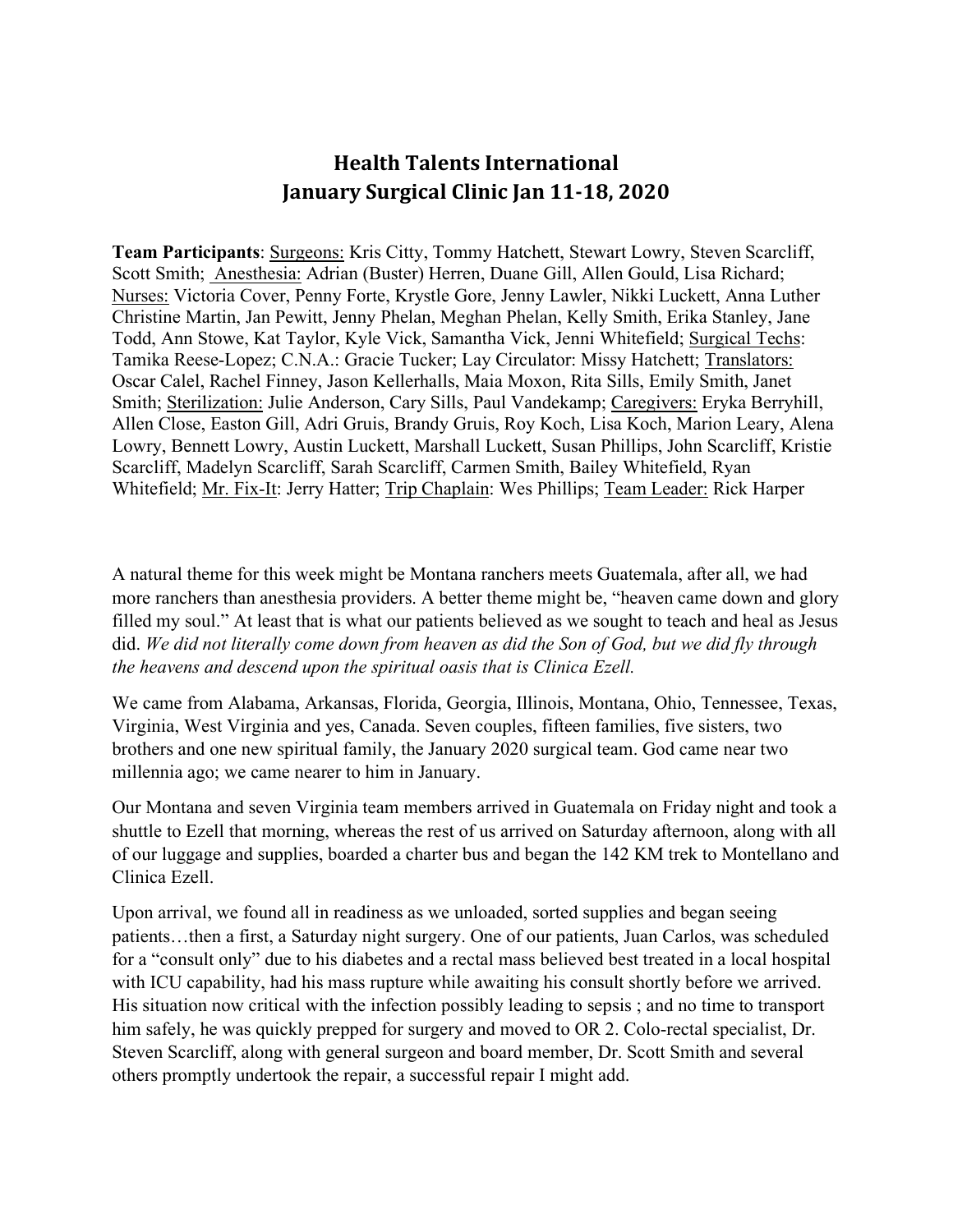Kudos to all, especially our recovery room nurses who responded with the flexibility and professionalism you'd expect from those called by God to serve. Juan Carlos was with us for several days but, dismissed midweek and recovered nicely. However, he still needs to do his part to control his diabetes.

Super was late Saturday night, the orientation brief, hours available to sleep a bit short, but tomorrow was the Lord's day!

January is one of the cooler months on the coast, meaning it only gets into the 80's during the day, and we awoke Sunday morning to temperatures in the high 50's. Worship services began at 9 and the temp was still in the 70's, very pleasant. Alex's lesson and the singing led by brother Josue were both uplifting. Joy is contagious and we were all infected that morning.

Following orientation and lunch, surgery began. Dr. Kris Citty, far left, was the newbie in OR 3, though a veteran of three previous trips. Before the week was out, he and Dr. Tommy Hatchett, far right, were moving in such sync that nurses Ann and Penny had a hard time keeping up. Four hands a blur, working in unison as a case that took two hours on Sunday took only 45 minutes on Tuesday.

(Moving left to right: Kris Citty, Ann Stowe, Penny Forte, Tommy Hatchett.)



We completed six cases on Sunday, one combination GYN and General; one purely GYN case and four general cases. One case went late into the night and our patients did well that evening. Monday was coming soon.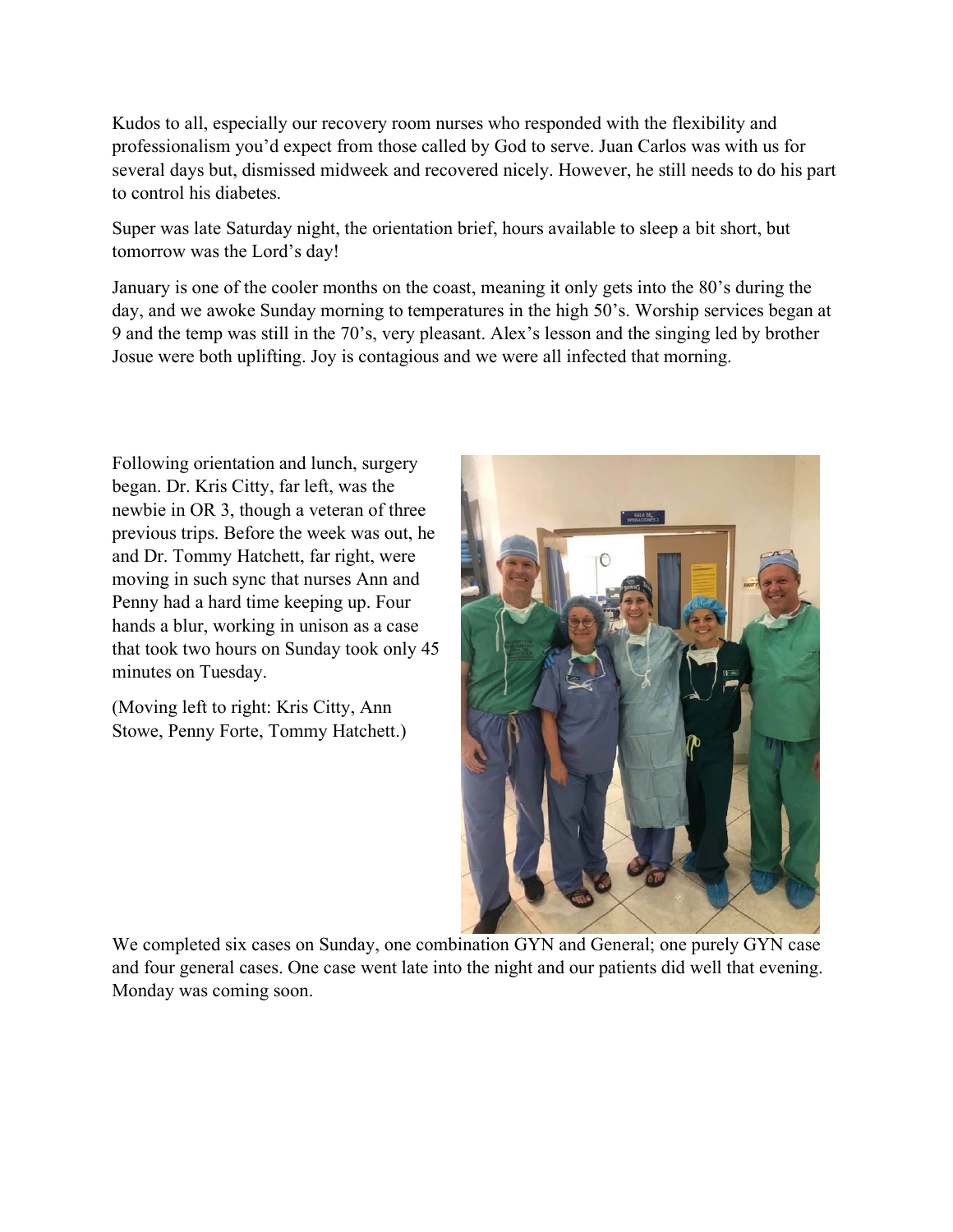Tamika returned for year two and teamed up with Dr. Stewart Lowry, a veteran of more than ten trips and knocked out twenty cases this week, one hernia repair after another. (Identities concealed by surgical masks out of humility.)





Outside of the corner bedroom in the physicians lounge, the warmest/hottest area at Clinica Ezell is the recovery ward. When you get thirty-forty patients, half a dozen nurses and another six to ten caregivers and translators working, the heat can be stifling.

On occasions, the heat and fatigue are best addressed with humor. Using a stethoscope, Jan confirmed brain activity in Nikki.